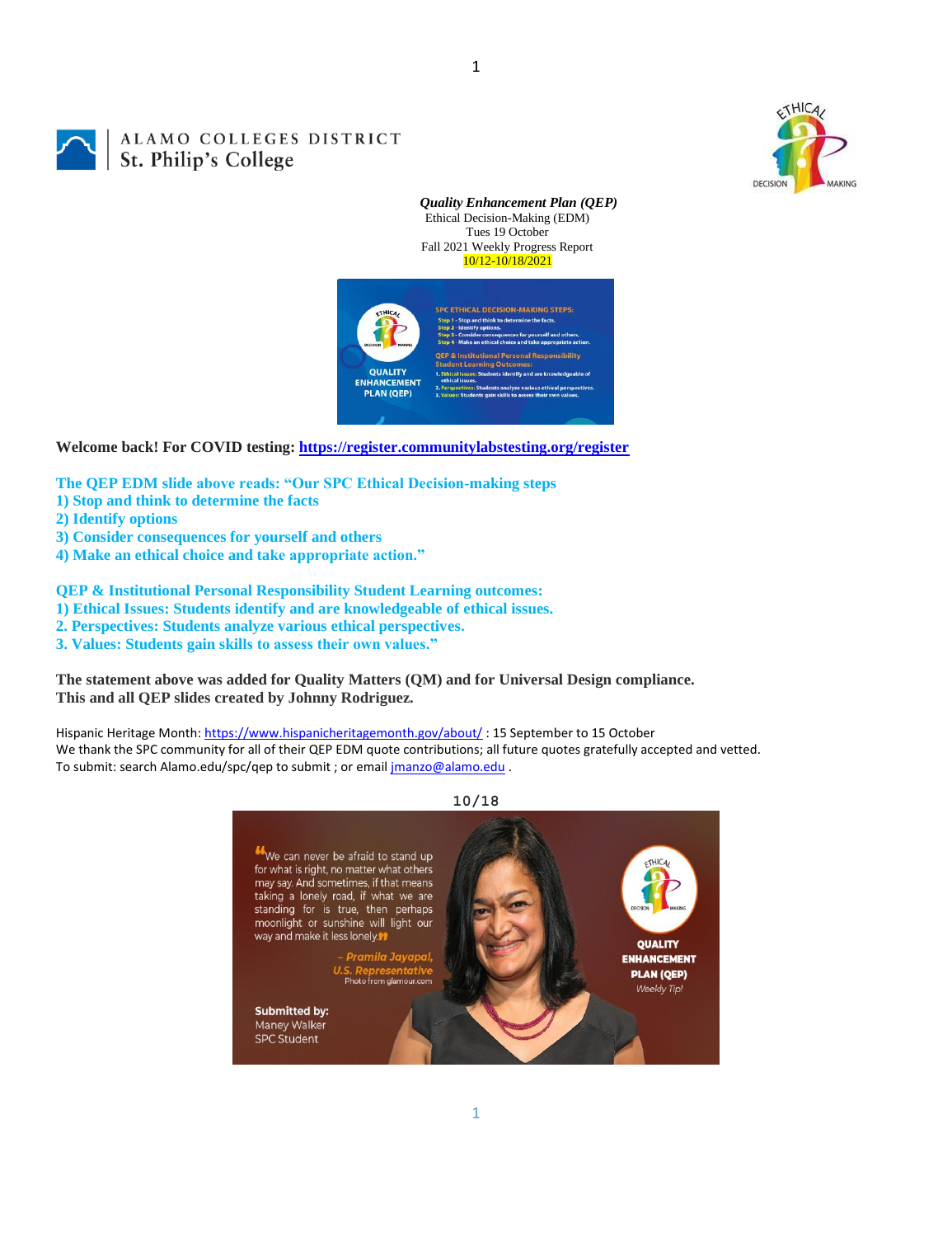#### **Student Engagement**

*What Would You Do* **scenarios:** Dr. Angela McPherson Williams (Dr. Mac), Director of Student Success; Department of Student Life staff.

**Student Engagement Grants:** Fall planning: To continue our partnership with Bowden Academy, contingency plans include possible visits to Bowden Academy, and/or for SPC students to write a children's book using the [SPC QEP 4 step ethical decision-making process](https://mail.alamo.edu/owa/redir.aspx?REF=QPGGgOE-3HbbrbCAzqBFQWbtY3e2Gc0f0qSFld99-4hqZWSPr8DYCAFodHRwczovL3d3dy5hbGFtby5lZHUvbGluay8zYjg5NjQxMTY3MGY0YTZlYjU2MzNkNGFmNjE1OTBjNC5hc3B4) and identify an ethical issue, values, and perspectives of characters involved in the story. Kelli Rolland-Adkins, Irene Young. <https://www.alamo.edu/spc/admissions/pay-for-college/scholarships/seg/>

## **National Two and Four Year Ethics Bowl competitions**

<https://www.appe-ethics.org/regional-competitions>

**Case studies: [https://www.appe-ethics.org/assets/IEB\\_Documents/REB%20Cases%202021%20FINAL.pdf](https://www.appe-ethics.org/assets/IEB_Documents/REB%20Cases%202021%20FINAL.pdf) Cases dropped from the competition:** 2, 4, 6, 7, 13. **Texas Regional for Four Year Colleges and Universities (face to face; open to Two Year Colleges): Saturday, 13 November: St. Mary's University Regional. Two Year (online, synchronous) College Bowl: Saturday 20 November: Santa Fe Community College**

**Virtual nationwide Regional: Saturday 4 December:<https://appe.memberclicks.net/regional-competitions>**

## **Community outreach: Early College and Dual Credit High school and Advisory presentations**

**Online version:** <https://www.loom.com/share/0ee25d0055a24b7ca781b4b700b13b01> **(8:44). 1,061 viewings.**

SPC Early College High School October 13, 2021: Liz Castillo completed 1 presentation to students, faculty, and staff covering the SPC QEP learning outcomes, the 4 step EDM process, and a discussion on values and an EDM scenario. 93 participants were on the Zoom call.

## **Faculty-Student Best Practices**

**Academic Services Division:** Thursday 14 October, 10 am.

## **Additional updates**

**Assessment Dates: PSRI-I F 8/20 – F 10/8; PSRI-II M 11/1 – F 12/10. Liz Castillo, Dr. Manzo. Email invitation to PSRI-I: Friday, 20 August. 11,911 students. Shanna Bradford, Garret Gowen (Iowa State University). Thurs 8/26: 272 respondents; Mon 9/27: 630 respondents. Additional reminder sent. Garret Gowen.**

> **Ongoing: Assessments of 1) Faculty Training; and 2) Community Outreach Dr. Melissa Guerrero, 2019-20 Director of Institutional Research**

**Faculty training events survey:** <https://survey.alamo.edu/Survey.aspx?s=439c10d5fbe14e7cafe541f73aba507b> **Advisory Board survey:** [https://survey.alamo.edu/Survey.aspx?s=6da0af8135f9419f86714b40432e72e0](https://mail.alamo.edu/owa/redir.aspx?C=ltSuwFrmmhFPV6kAmiCFHriyLNGIl0PeNuaCUMi1FWtl6dwQ6ubXCA..&URL=https%3a%2f%2fsurvey.alamo.edu%2fSurvey.aspx%3fs%3d6da0af8135f9419f86714b40432e72e0)